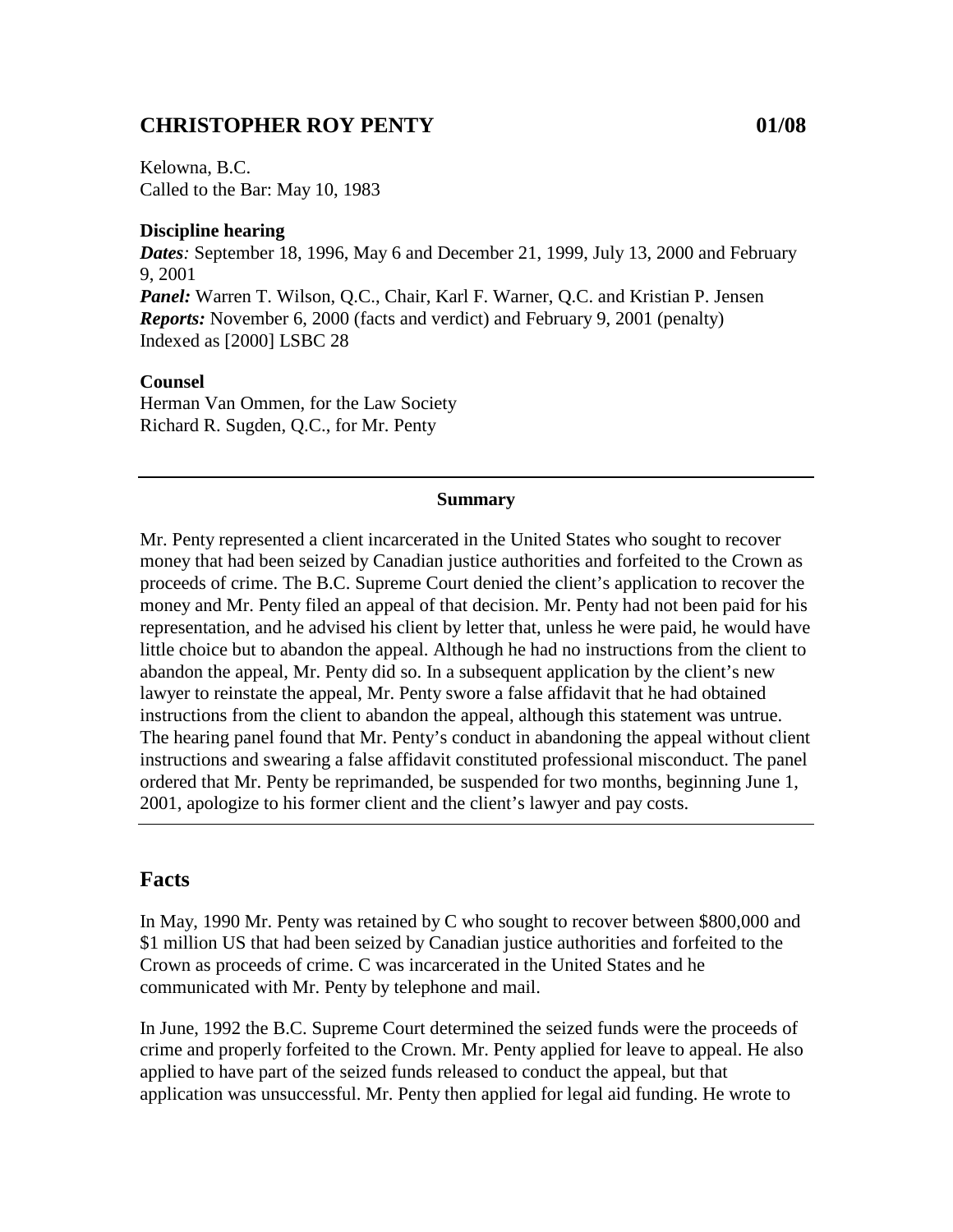C's American lawyer that, if his legal aid application was denied and unless C could come up with \$50,000 US to pay his fees and disbursements, Mr. Penty would have little choice but to abandon the appeal.

C subsequently wrote to Mr. Penty on a couple of occasions to request that, if his case was not proceeding, his money (a few thousand dollars) be sent to his father's address. C later advised Mr. Penty that he purported to convey all rights to the seized money to a Native trust, which assignment he believed would bring the US Bureau of Indian Affairs into the matter to pursue the case. C told Mr. Penty that he would recommend the Bureau of Indian Affairs retain Mr. Penty for legal work, but that would be their decision.

Mr. Penty wrote to C to advise him that he would not continue to work for free and was left with no option but to abandon the appeal. Mr. Penty in fact attempted to file in court a notice of conveyance of C's interest in the seized money, but this was rejected by the Registrar of the Court of Appeal. Mr. Penty advised C and reiterated that he would abandon the appeal and that the prosecutor was pressuring him to either pursue the appeal or abandon it. C did not receive this letter, apparently because he was being moved to another prison.

Mr. Penty abandoned the appeal on December 14, 1992 and then successfully applied for the release of approximately \$3,800, which he applied toward his fees. He sent C a letter to advise him, but that letter did not reach him.

C learned that the appeal had been abandoned in February, 1993. He retained a new B.C. lawyer to reinstate the appeal.

In May, 1993 Mr. Penty provided C's new lawyer with an affidavit in which he swore that he had obtained instructions from C to abandon the appeal and seek the return of money held in trust. This statement was false as he had not obtained instructions from C.

\* \* \*

The panel rejected Mr. Penty's application to dismiss the discipline proceedings on grounds of unreasonable delay, noting that delay in the hearing in fact arose from numerous proceedings brought by Mr. Penty relating to the taking of evidence of an American witness in the case and subsequently awaiting the outcome of Court of Appeal decisions in that respect. Mr. Penty had waived his right to raise unreasonable delay in connection with such proceedings. The Court of Appeal determined that the Law Society was entitled to take the testimony of the witness in the State of Oklahoma pursuant to an order the Society received from a U.S. District Court under the *United States Code*: *Penty* v. *The Law Society of B.C.* 1999 BCCA 630.

# **Decision**

The hearing panel found that Mr. Penty's conduct in abandoning an appeal without instructions from his client to do so, and in swearing a false affidavit, constituted